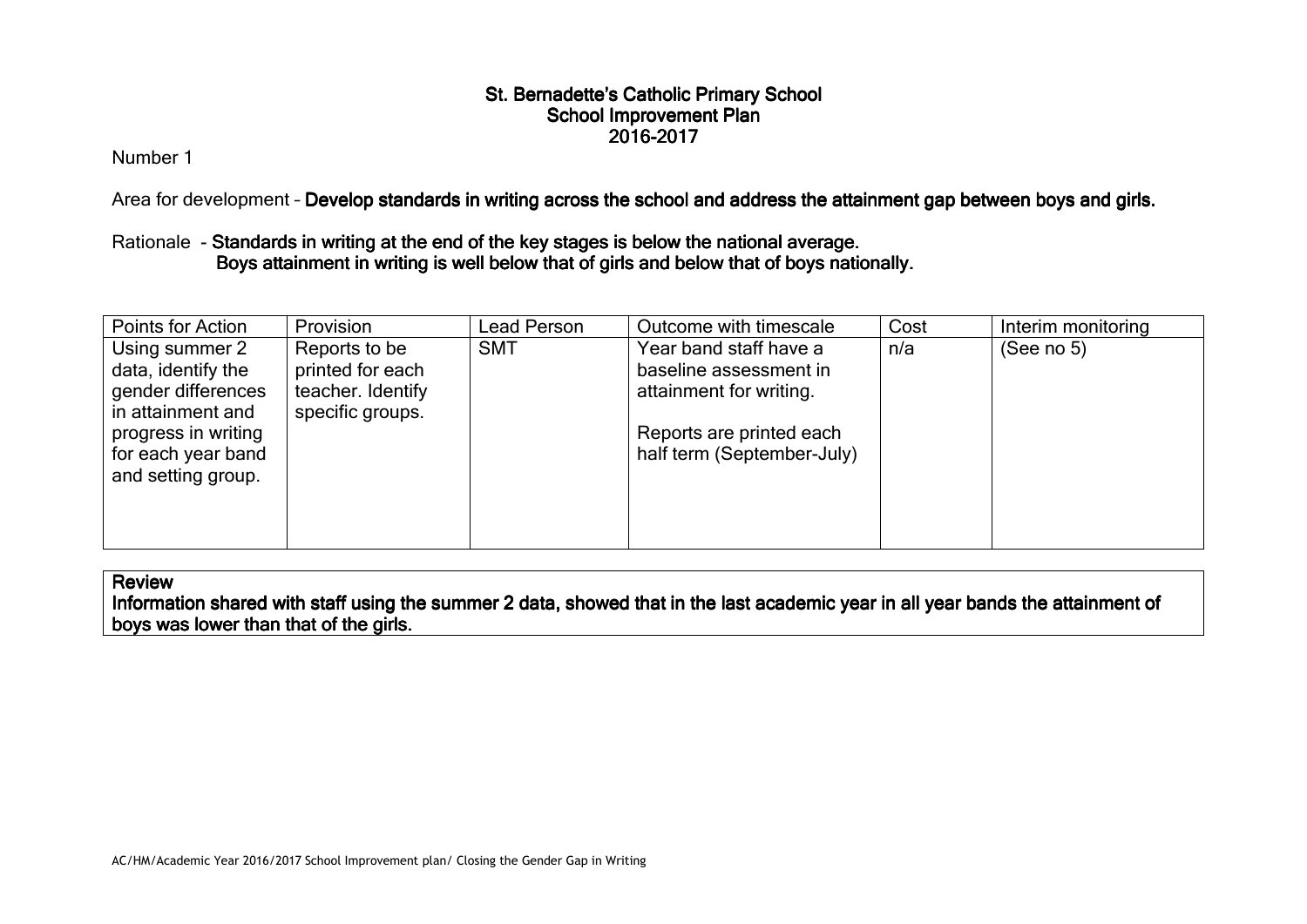Number 2

Area for development - <mark>Develop standards in writing across the school and address the attainment gap between boys and girls.</mark>

# Rationale - Standards in writing at the end of the key stages is below the national average.<br>
In the national average. very sell the key stages is below the national average. Boys attainment in writing is well below that of girls and below that of boys nationally.

| Points for Action                                                                                                           | Provision                                          | Lead Person                                       | Outcome with timescale                                       | Cost | Interim monitoring                                                                                     |
|-----------------------------------------------------------------------------------------------------------------------------|----------------------------------------------------|---------------------------------------------------|--------------------------------------------------------------|------|--------------------------------------------------------------------------------------------------------|
| Interview a group of<br>boys from across<br>the school to gather<br>opinions about what<br>would motivate<br>them to write. | Views are collated<br>and shared with all<br>staff | <b>SMT</b><br>K. Lakin<br>A Cowings<br>C Connaire | Interviews to begin Autumn<br>Ongoing throughout the<br>vear | n/a  | Co-ordinators monitor<br>planning from each<br>setting group to ensure<br>topics taught engage<br>boys |

#### Review

From initial interviews with groups of boys across the school, it was apparent that they would prefer more choice in what they wrote about. They talked about the history topic which had interested them in the first term. They enjoyed writing a Mayan diary in history<br>mare than thay had writing a diany in the English lesson as the Mayans had grabbed their more than they had writing a diary in the English lesson as the Mayans had grabbed their interest. Staff need to generate ideas from the children first, before beginning their next unit of work. The boys felt that on occasions the teachers talked too much and they wanted to be allowed to get on with things. They spoke about the marking in school. They liked to receive comments on how they could improve and liked to receive targets. The boys liked the idea of the cold task, they could understand the benefit of this. The children feel that they work hard. They also liked the opportunity to work collectively on tasks.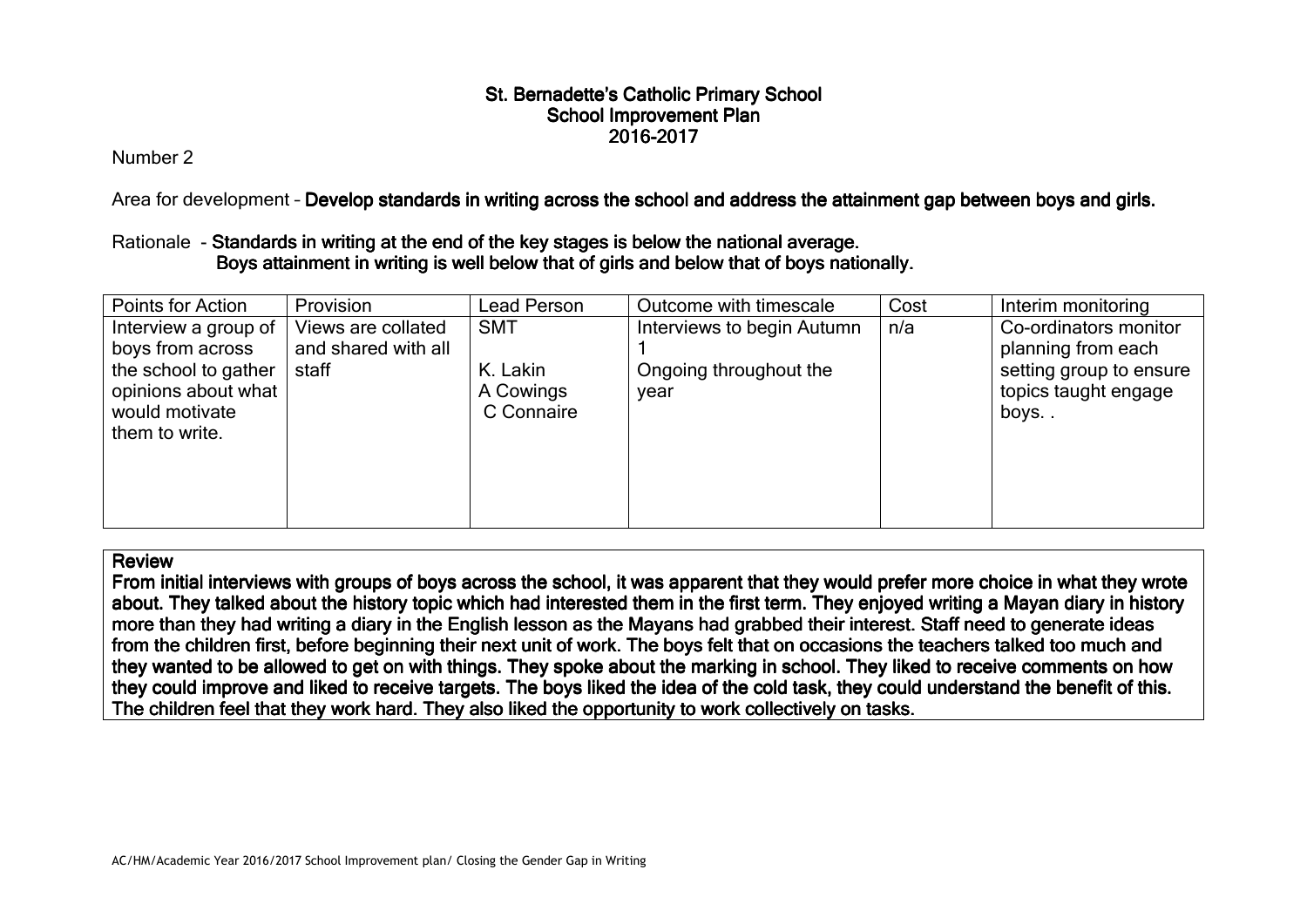Number 3

Area for development - D<mark>evelop standards in writing across the school and address the attainment gap between boys and girls.</mark>

## Rationale - Standards in writing at the end of the key stages is below the national average. Boys attainment in writing is well below that of girls and below that of boys nationally.

| Points for Action                                                  | Provision                                                                                                                                                  | Lead Person                         | Outcome with timescale                                                                                                                                                                                                         | Cost       | Interim monitoring                                  |
|--------------------------------------------------------------------|------------------------------------------------------------------------------------------------------------------------------------------------------------|-------------------------------------|--------------------------------------------------------------------------------------------------------------------------------------------------------------------------------------------------------------------------------|------------|-----------------------------------------------------|
| Identify themes<br>within a genre to<br>engage and excite<br>boys. | Look at year band<br>review of genres<br>and consider<br>themes for these<br>genres to engage<br>and excite boys in<br>writing and build<br>into planning. | K. Lakin<br>A Cowings<br>C Connaire | Planning will have identified<br>themes (Sept)<br>Staff will have taught genres<br>with consideration to<br>themes that would engage<br>and excite boys. Children<br>may have been involved in<br>this selection, evidenced on | n/a<br>n/a | Subject leaders will<br>monitor planning.<br>(Sept) |
|                                                                    |                                                                                                                                                            |                                     | weekly plans.                                                                                                                                                                                                                  |            |                                                     |

**Review**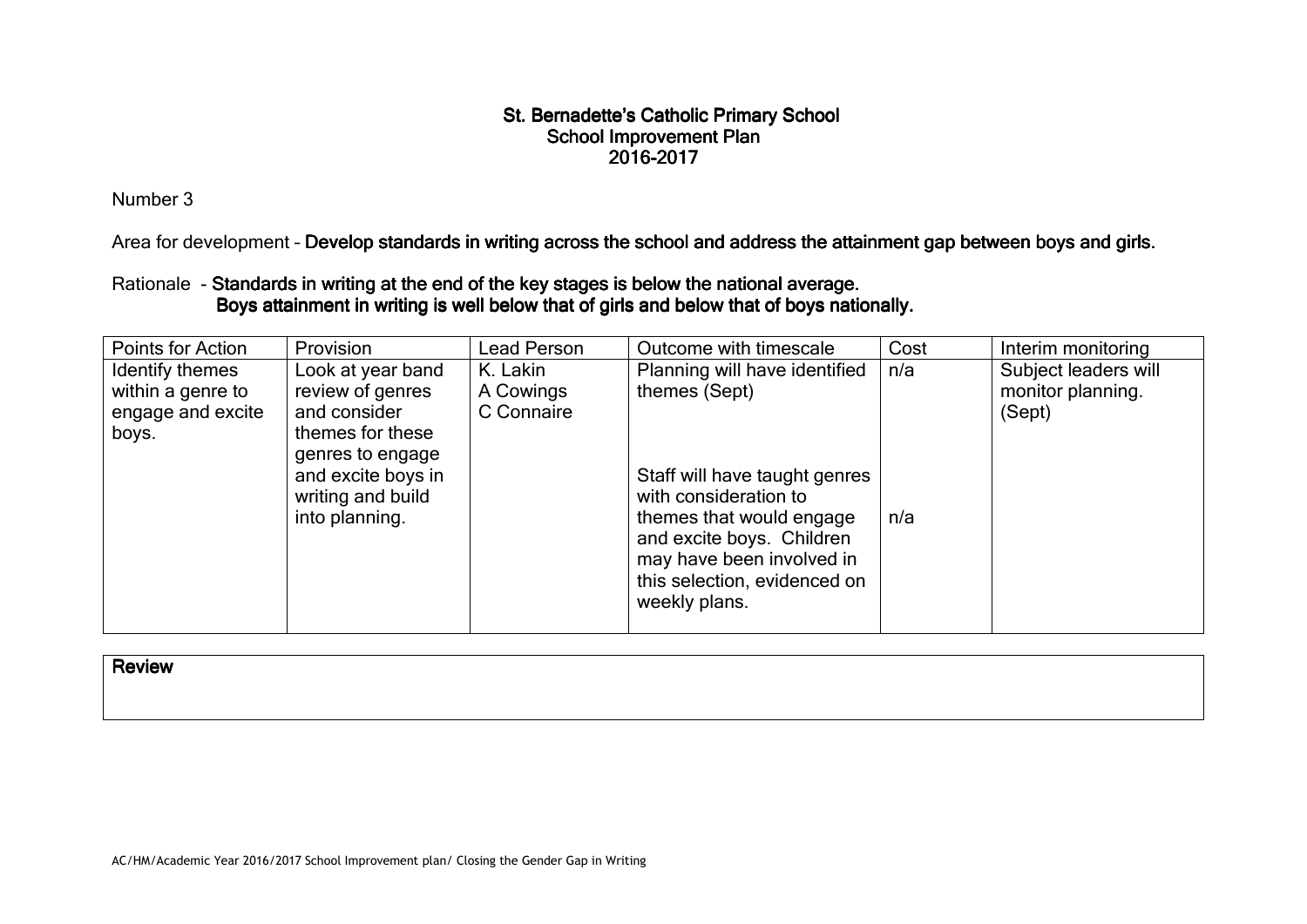Number 4

Area for development - D<mark>evelop standards in writing across the school and address the attainment gap between boys and girls.</mark>

## Rationale - Standards in writing at the end of the key stages is below the national average Standards in writing at the end of the key stages is below the national average.<br>Boys attainment in writing is well below that of girls and below that of boys nationally.

| Points for Action                                                 | Provision                                                                               | Lead Person                                          | Outcome with timescale                                                                                                                                                | Cost | Interim monitoring                                                                            |
|-------------------------------------------------------------------|-----------------------------------------------------------------------------------------|------------------------------------------------------|-----------------------------------------------------------------------------------------------------------------------------------------------------------------------|------|-----------------------------------------------------------------------------------------------|
| Topics for KAO<br>reviewed to<br>stimulate both<br>gender groups. | Look at the topic for<br>the KAO to ensure<br>it would stimulate<br>both gender groups. | Year band<br><b>leaders</b><br>K. Lakin<br>A Cowings | Half termly (prior to KAO)<br>Topics for KAO will have<br>been selected to stimulate<br>both gender groups. Tasks<br>present a choice for children<br>to select from. | n/a  | Subject leaders collect<br>KAO topics every half<br>term. (Oct, Dec, Feb,<br>April, May July) |

#### **Review**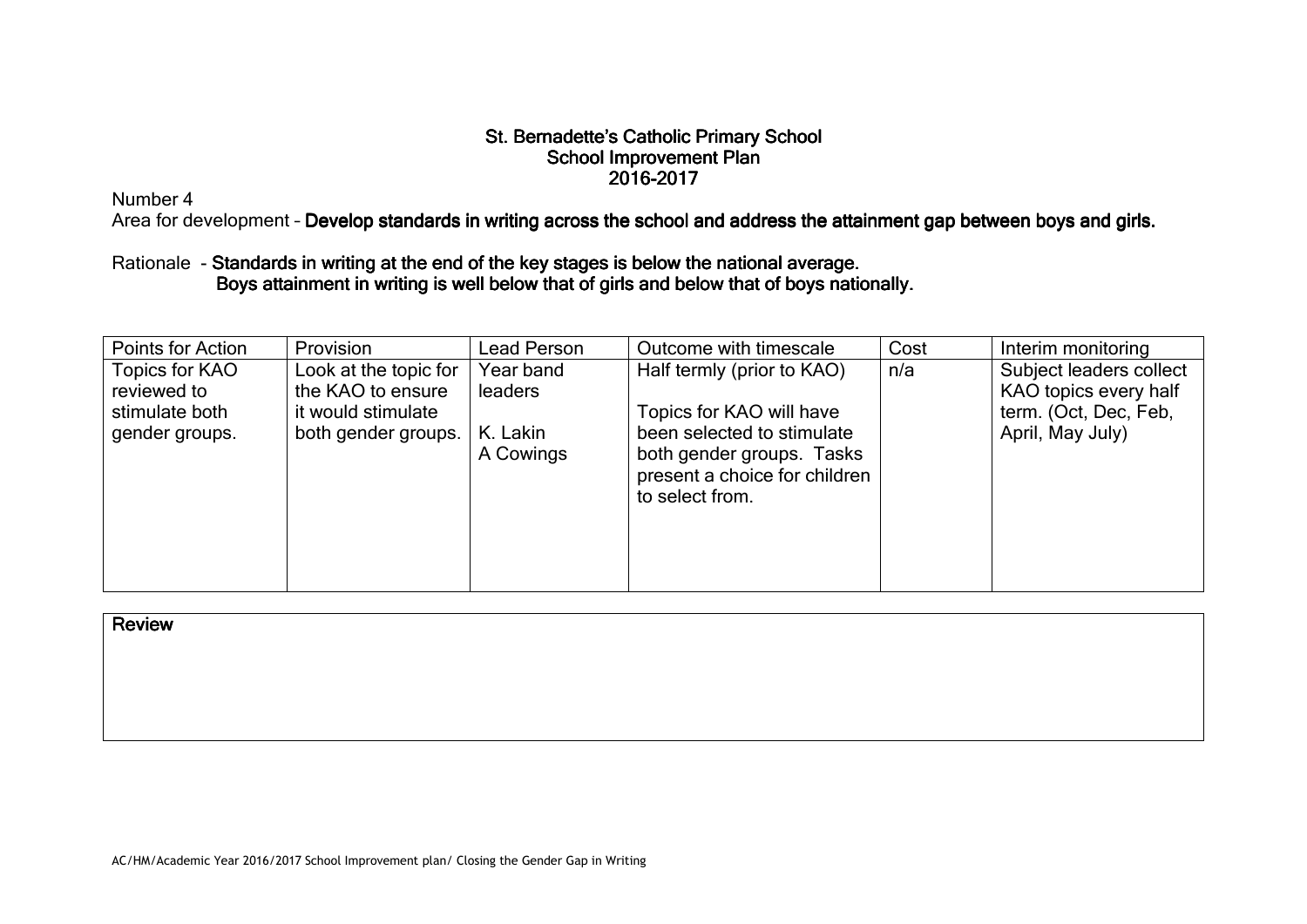#### Number 5

Area for development - <mark>Develop standards in writing across the school and address the attainment gap between boys and girls.</mark>

# Rationale - Standards in writing at the end of the key stages is below the national average. Boys attainment in writing is well below that of girls and below that of boys nationally.

| Points for Action   | Provision          | Lead Person    | Outcome with timescale     | Cost | Interim monitoring     |
|---------------------|--------------------|----------------|----------------------------|------|------------------------|
| Identify if staff   | TAs to conduct     | Year band      | Autumn 1                   | n/a  | Focus on questioning   |
| target questions to | some research over | <b>leaders</b> |                            |      | during learning walks. |
| boys as frequently  | a number of        |                | There is clear evidence to |      |                        |
| as they do girls    | lessons and        | K. Lakin       | show that questioning in   |      |                        |
| during lessons.     | identify if staff  | A Cowings      | lessons targets both boys  |      |                        |
|                     | target boys as     |                | and girls equally.         |      |                        |
|                     | frequently as they |                |                            |      |                        |
|                     | do girls in their  |                |                            |      |                        |
|                     | questioning.       |                |                            |      |                        |

#### **Review**

During 68 lessons, support staff logged the proportion of girls and boys in the class. They then tallied the number of questions that were targeted to boys and the proportion targeted at girls. The proportion was calculated and compared to the proportion of boys in the class. In 42 of the lessons  $(62%)$  more boys were asked questions than girls.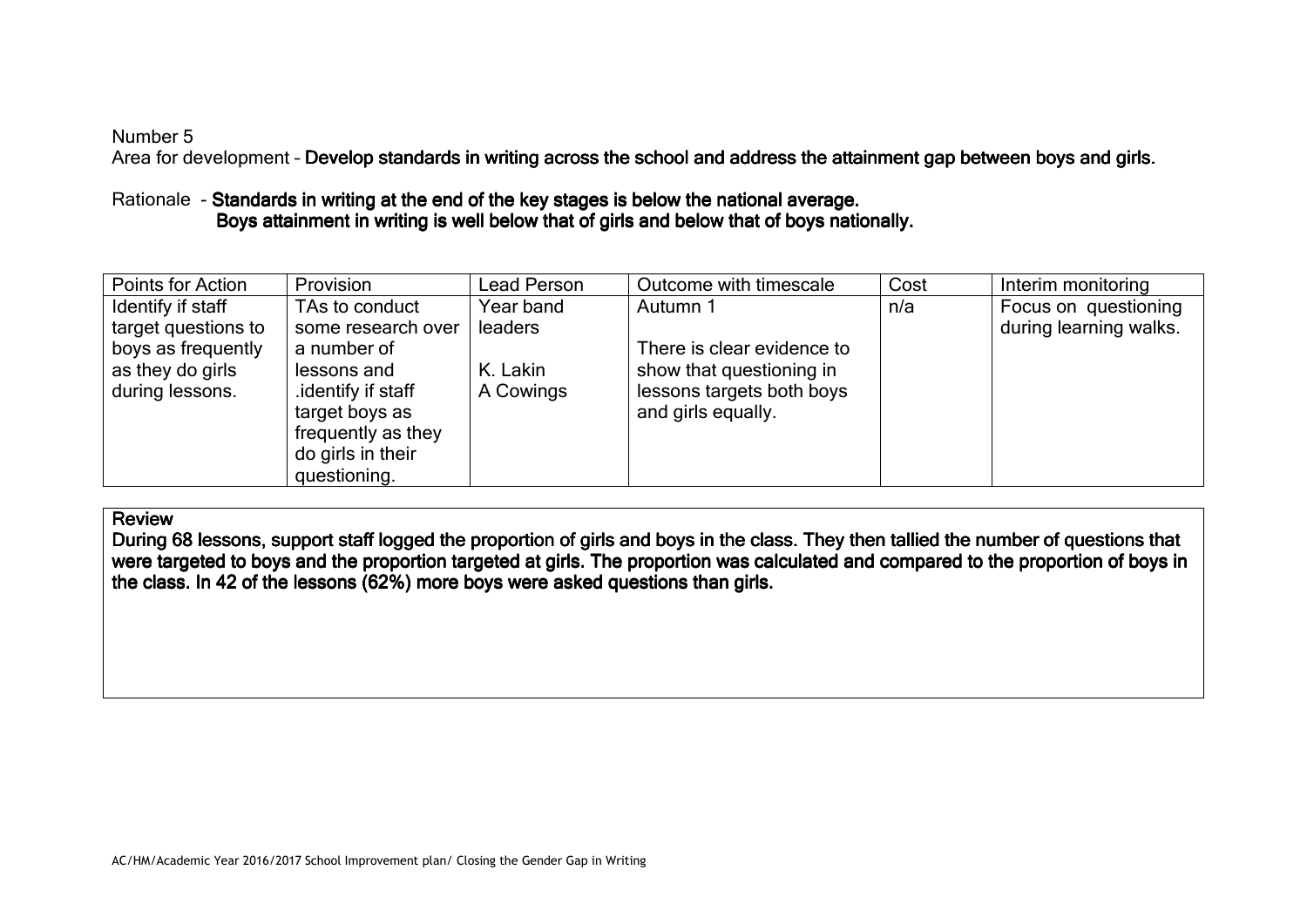Number 6

Area for development - D<mark>evelop standards in writing across the school and address the attainment gap between boys and girls.</mark>

# Rationale - Standards in writing at the end of the key stages is below the national average. Boys attainment in writing is well below that of girls and below that of boys nationally.

| Points for Action                                                 | Provision                                                                                     | Lead Person                         | Outcome with timescale                                                                                                                                                                              | Cost | Interim monitoring                                                                                 |
|-------------------------------------------------------------------|-----------------------------------------------------------------------------------------------|-------------------------------------|-----------------------------------------------------------------------------------------------------------------------------------------------------------------------------------------------------|------|----------------------------------------------------------------------------------------------------|
| Plan for a range<br>texts to be<br>downloaded onto<br>the kindles | Widen the use of<br>kindles in literacy<br>lessons, to include<br>more boy friendly<br>texts. | Setting teachers<br><b>M</b> Abbott | Boys will be allowed<br>frequent access to kindles<br>to allow them to read texts<br>which engage and enthuse<br>them and provide relevant<br>information for writing<br>activities.<br>Half termly | n/a  | Subject leaders and<br>SMT through learning<br>walks, lesson<br>observations and book<br>scrutiny. |

**Review**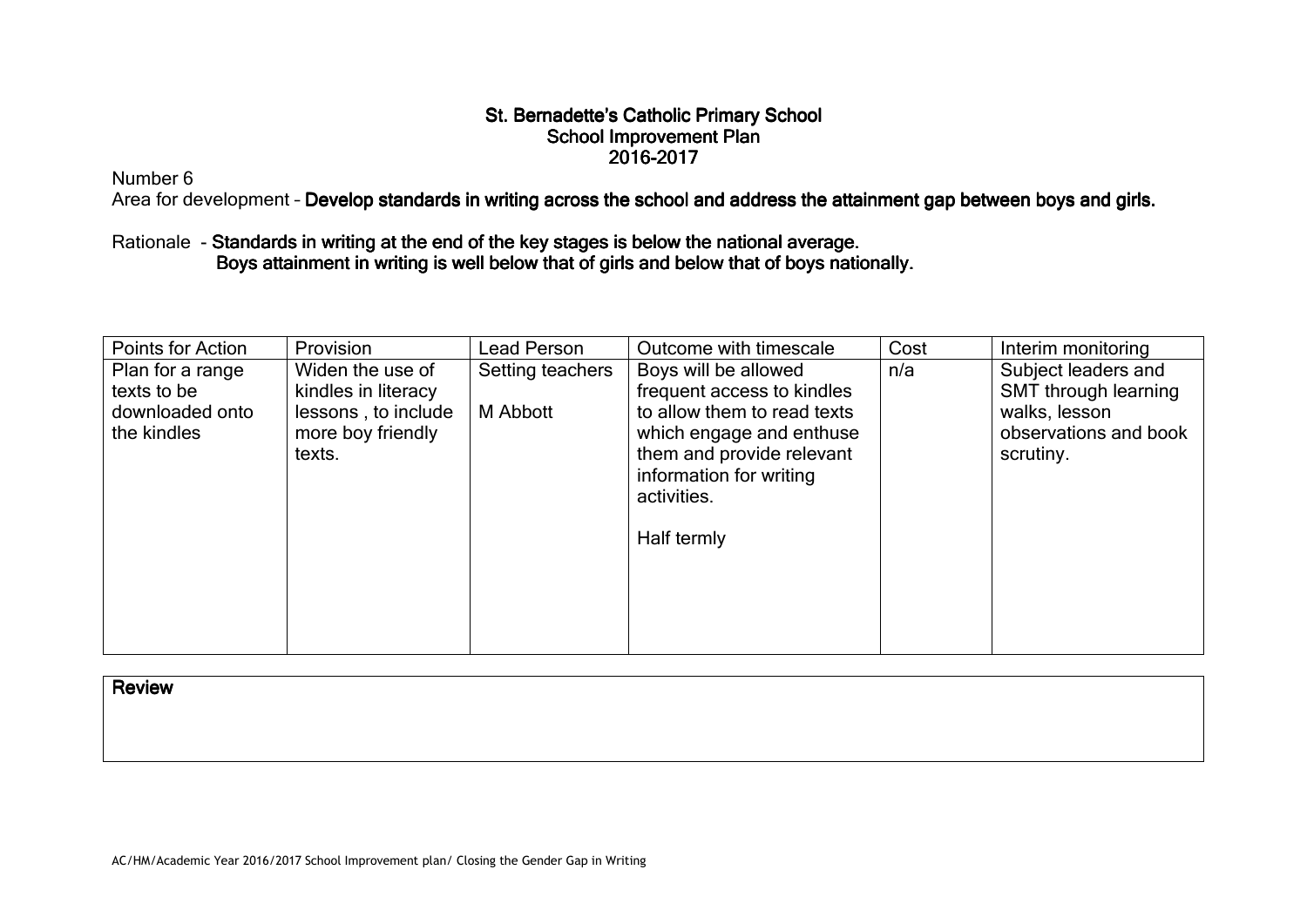Number 7

Area for development - D<mark>evelop standards in writing across the school and address the attainment gap between boys and girls.</mark>

## Rationale - Standards in writing at the end of the key stages is below the national average. Boys attainment in writing is well below that of girls and below that of boys nationally.

| Points for Action                                             | Provision                                                                                                                    | <b>Lead Person</b> | Outcome with timescale                                                                                                  | Cost | Interim monitoring                                                                                 |
|---------------------------------------------------------------|------------------------------------------------------------------------------------------------------------------------------|--------------------|-------------------------------------------------------------------------------------------------------------------------|------|----------------------------------------------------------------------------------------------------|
| Introduce talk for<br>writing to early<br>years and key stage | Book training for<br>staff in talk for<br>writing and assign<br>one member of staff<br>to attend training in<br>lead school. | A Cowings          | Staff twilight training<br>November 2015.<br>Year band training at Yew<br><b>Tree Primary School every</b><br>half term | n/a  | Subject leaders and<br>SMT through learning<br>walks, lesson<br>observations and book<br>scrutiny. |
|                                                               |                                                                                                                              |                    | Key stage 1 co-ordinator to<br>attend Pie Corbett Training<br>June 2016                                                 |      |                                                                                                    |

**Review**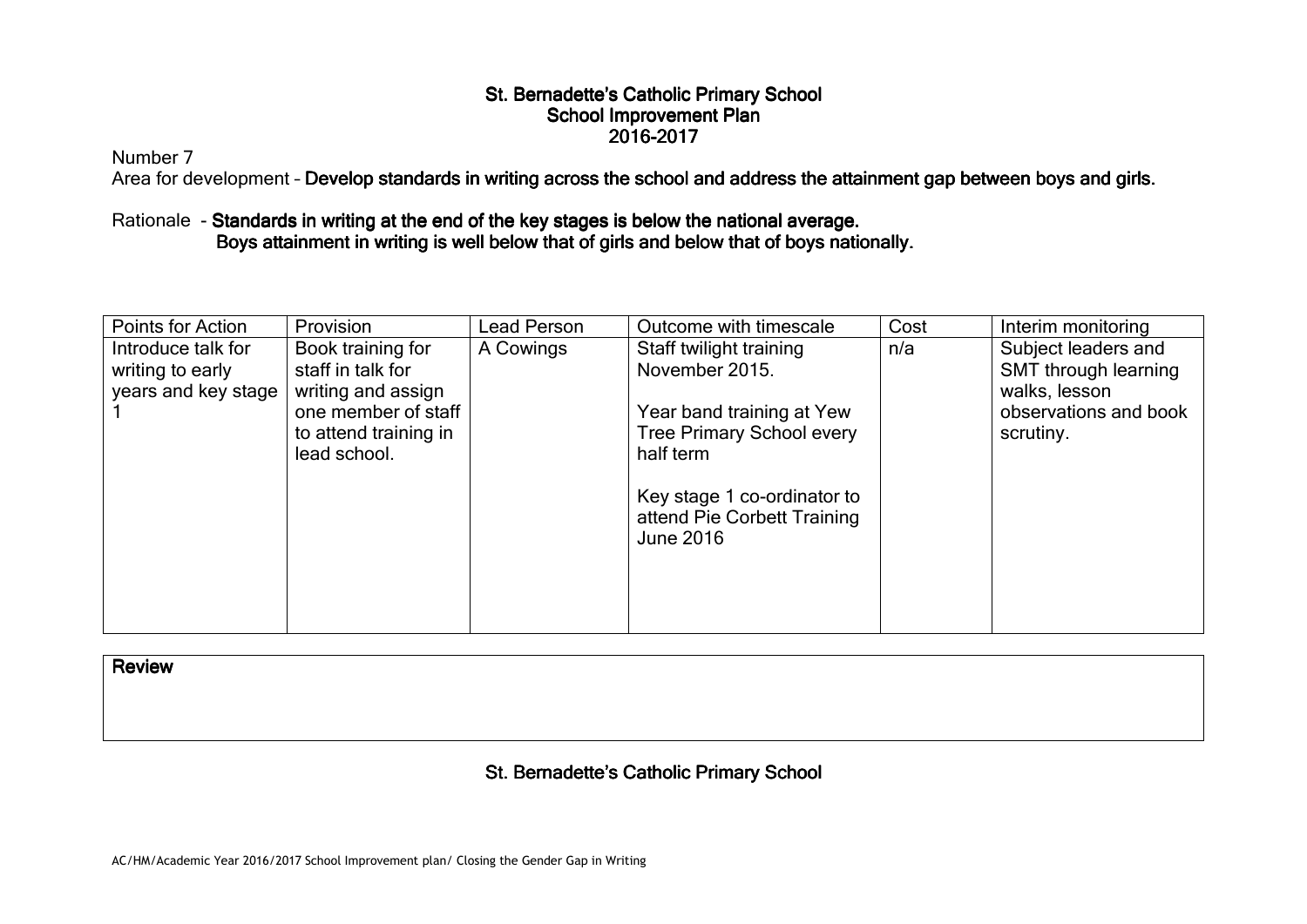Number 8

Area for development - <mark>Develop standards in writing across the school and address the attainment gap between boys and girls.</mark>

## Rationale - Standards in writing at the end of the key stages is below the national average. Boys attainment in writing is well below that of girls and below that of boys nationally.

| Points for Action  | Provision            | Lead Person           | Outcome with timescale         | Cost | Interim monitoring       |
|--------------------|----------------------|-----------------------|--------------------------------|------|--------------------------|
| To monitor the     | Deputy head to       | <b>Faculty Leader</b> | Reducing the attainment        |      | SMT identify progress    |
| attainment and     | provide reports of   |                       | gap in boys and girls writing. |      | each half term. Info     |
| progress of gender | attainment and       | K. Lakin              |                                |      | shared with individual   |
| groups in writing. | progress in reading  | A Cowings             | Half termly data analysis      |      | staff at termly progress |
|                    | and writing for boys |                       |                                |      | meetings.                |
|                    | and girls.           | Deputy Head           |                                |      | (Sept, Jan, May)         |
|                    | Faculty leader will  |                       |                                |      |                          |
|                    | analyse and identify |                       |                                |      |                          |
|                    | whole school         |                       |                                |      |                          |
|                    | trends.              |                       |                                |      |                          |
|                    | Co-ordinators will   |                       |                                |      |                          |
|                    | evaluate and review  |                       |                                |      |                          |
|                    | based on the         |                       |                                |      |                          |
|                    | analyses of results. |                       |                                |      |                          |

**Review** 

## St. Bernadette's Catholic Primary School School Improvement Plan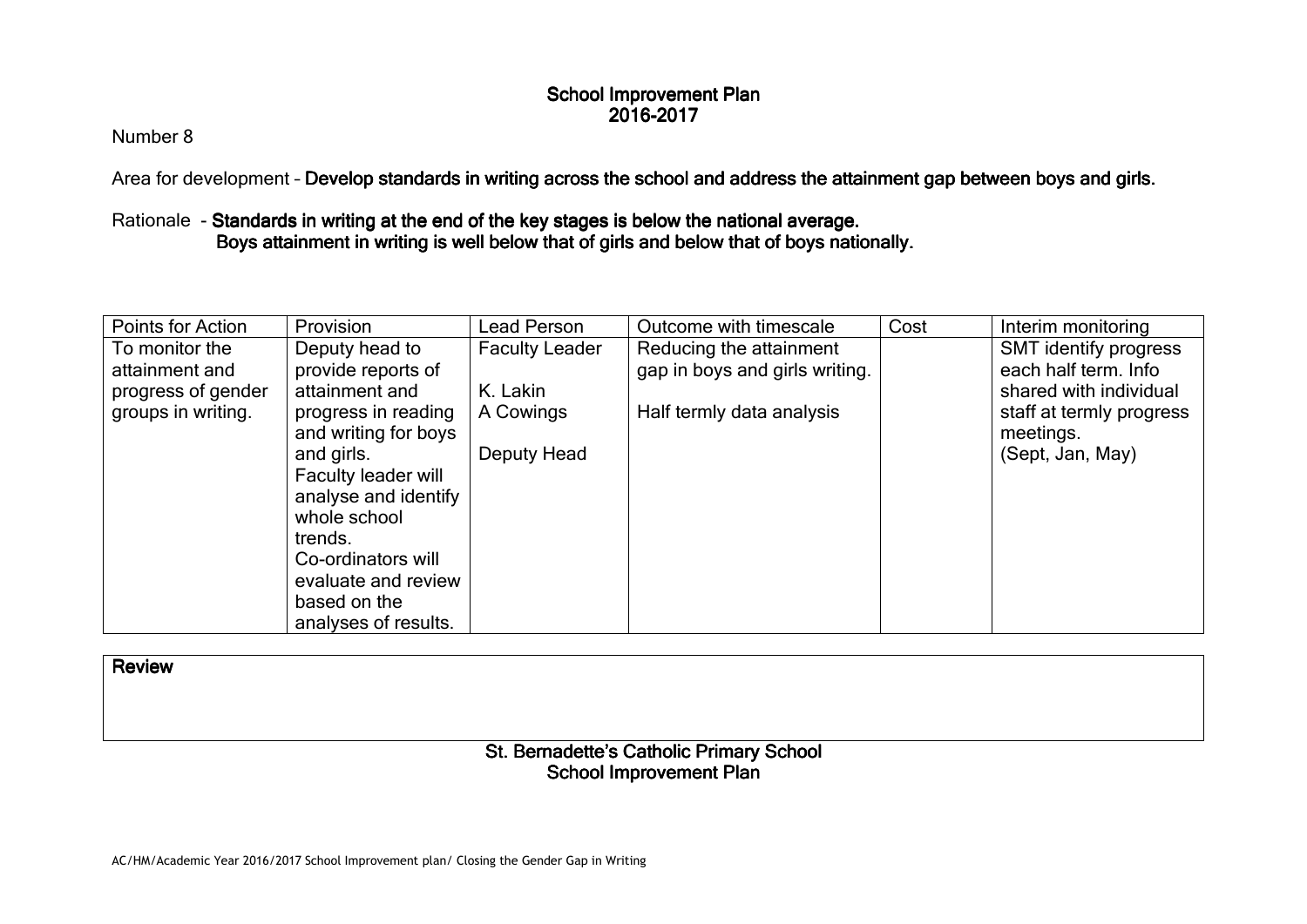## 2016-2017

# Number 9

Area for development - D<mark>evelop standards in writing across the school and address the attainment gap between boys and girls.</mark>

Rationale - Standards in writing at the end of the key stages is below the national average. s national average Boys attainment in writing is well below that of girls and below that of boys nationally.

| Points for Action                                                        | Provision                                                                                                          | Lead Person                         | Outcome with timescale                                                                                                                     | Cost | Interim monitoring                                                                               |
|--------------------------------------------------------------------------|--------------------------------------------------------------------------------------------------------------------|-------------------------------------|--------------------------------------------------------------------------------------------------------------------------------------------|------|--------------------------------------------------------------------------------------------------|
| Targeted support<br>for underattaining<br>and underachieving<br>writers. | Intervention groups<br>established and<br>activities arranged.<br>To boost writing in<br>underachieving<br>groups. | <b>SMT</b><br>K. Lakin<br>A Cowings | Appropriate intervention<br>ensures targeted support for<br>children who are<br>underattaining.<br>Number of underattainers is<br>reduced. | n/a  | Half termly reports to<br>identify proportion of<br>underattaining pupils<br>within a year band. |
|                                                                          |                                                                                                                    |                                     |                                                                                                                                            |      |                                                                                                  |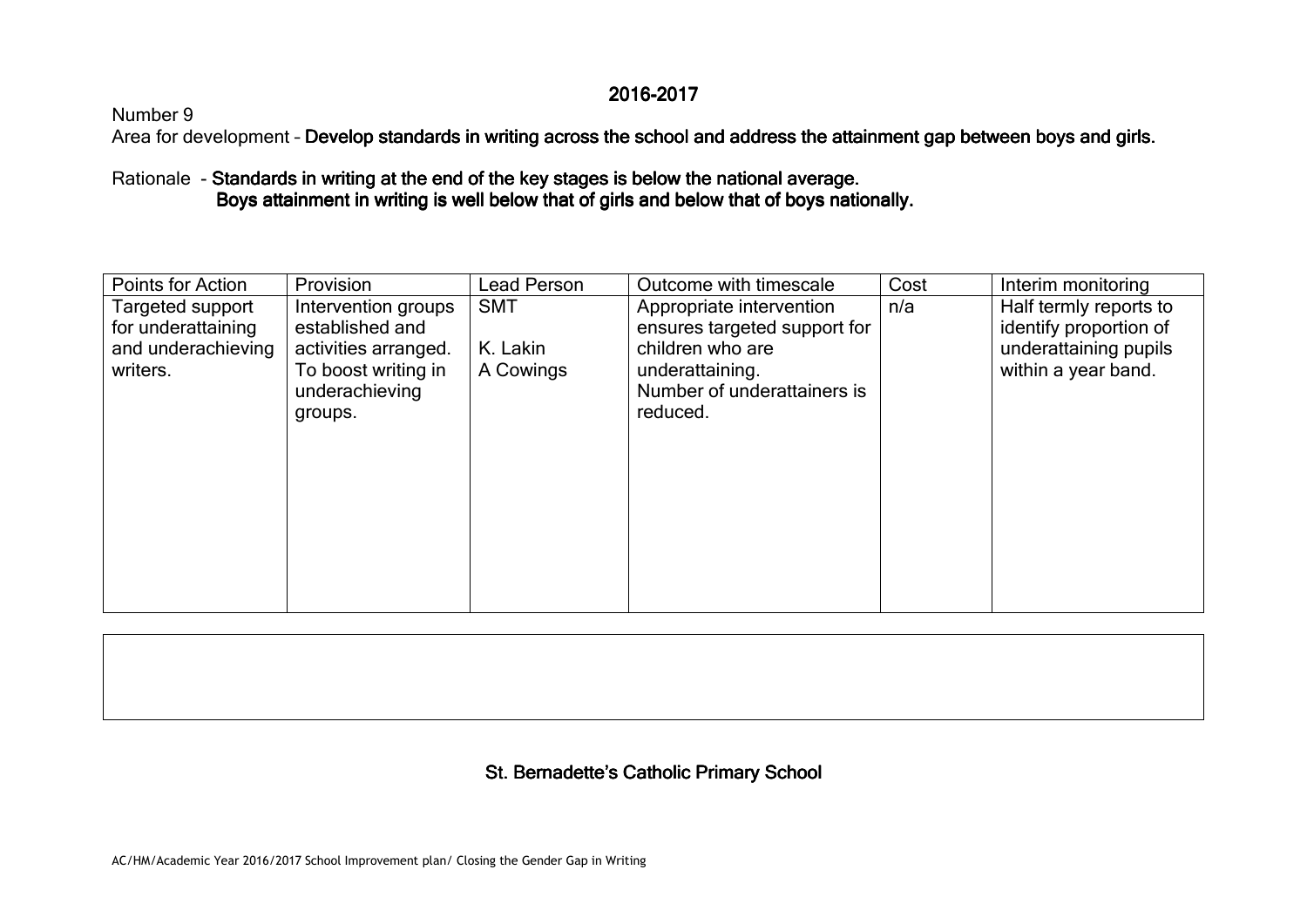Number 10

Area for development - D<mark>evelop standards in writing across the school and address the attainment gap between boys and girls.</mark>

# Rationale - Standards in writing at the end of the key stages is below the national average. Boys attainment in writing is well below that of girls and below that of boys nationally.

| Points for Action                                                                                                                                                                                    | Provision                                                                                                                                                           | Lead Person | Outcome with timescale                                                                                                                                                                                                                                                                                                                                 | Cost | Interim monitoring             |
|------------------------------------------------------------------------------------------------------------------------------------------------------------------------------------------------------|---------------------------------------------------------------------------------------------------------------------------------------------------------------------|-------------|--------------------------------------------------------------------------------------------------------------------------------------------------------------------------------------------------------------------------------------------------------------------------------------------------------------------------------------------------------|------|--------------------------------|
| Review unit blocks<br>for writing across<br>key stage 1 and key<br>stage 2 to ensure<br>an even and<br>streamlined<br>coverage of genres<br>and boy friendly<br>genres including<br>science fiction. | Adjust overview to<br>ensure that genres<br>are evenly spread<br>throughout each<br>phase (2 per $\frac{1}{2}$ term)<br>and include genres<br>which appeal to boys. | C Connaire  | Children are enthused to<br>write at length and produce<br>high standards of written<br>work.<br>As the number of genres has<br>been reduced, there should be<br>more time to teach each unit of<br>work in detail, providing<br>opportunities for speaking and<br>listening and extended pieces<br>independent writing prior to<br>formal assessment. | n/a  | Planning and book<br>scrutiny. |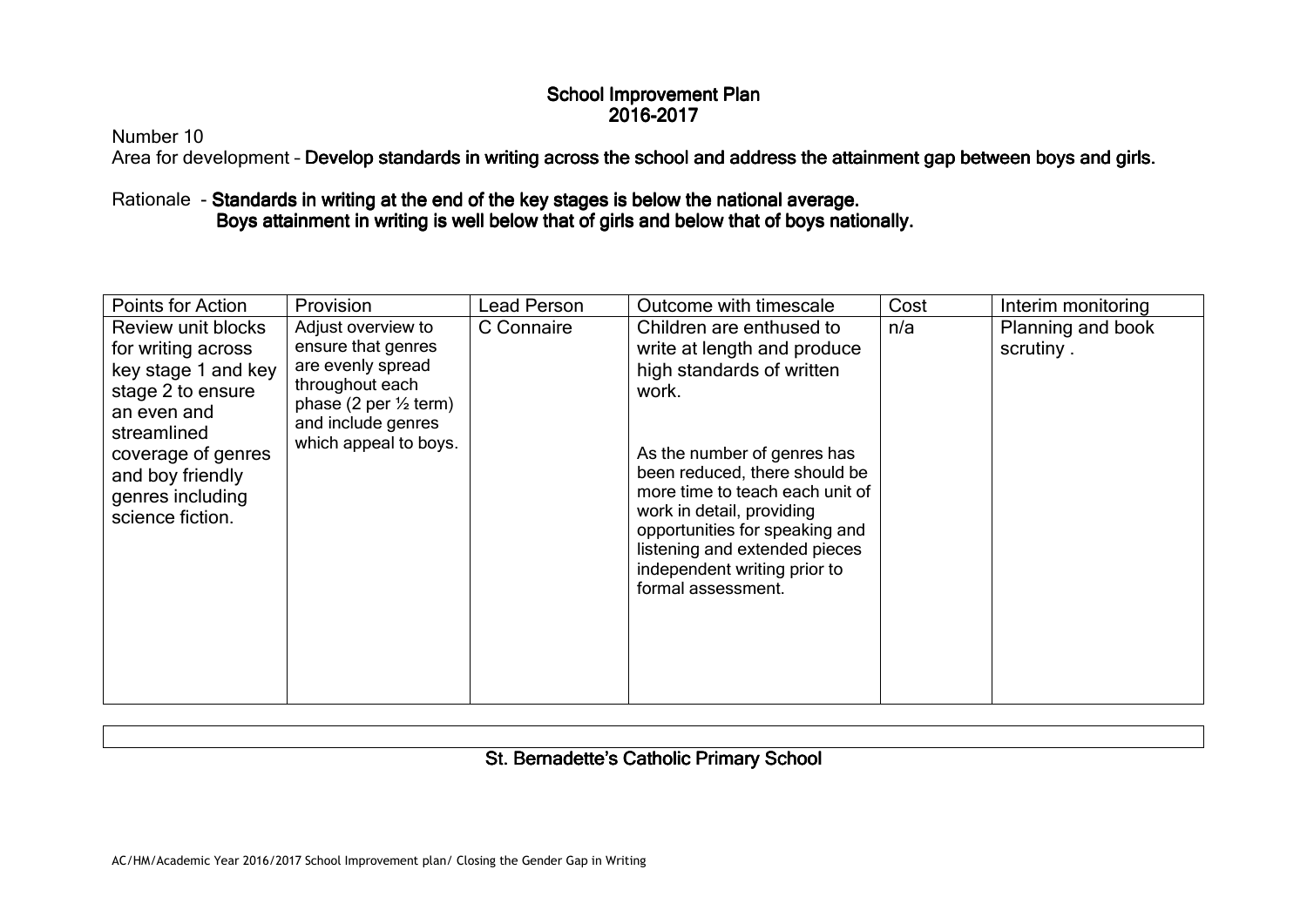Number 11

Area for development - D<mark>evelop standards in writing across the school and address the attainment gap between boys and girls.</mark>

# Rationale - Standards in writing at the end of the key stages is below the national average. Boys attainment in writing is well below that of girls and below that of boys nationally.

| Points for Action                                                                                                                                             | Provision                                                                                                                                                                                                                                                                                                              | Lead Person               | Outcome with timescale                                                                                                                                                                                                                          | Cost | Interim monitoring |
|---------------------------------------------------------------------------------------------------------------------------------------------------------------|------------------------------------------------------------------------------------------------------------------------------------------------------------------------------------------------------------------------------------------------------------------------------------------------------------------------|---------------------------|-------------------------------------------------------------------------------------------------------------------------------------------------------------------------------------------------------------------------------------------------|------|--------------------|
| To provide more<br>opportunities for<br>children to complete<br>extended<br>independent pieces<br>of writing.<br>Introduction of cold<br>tasks and hot tasks. | . To provide<br>opportunities for<br>children to complete<br>extended pieces of<br>writing more regularly<br>to improve the<br>standard of writing in<br>$FS - Yr 6$<br>FS/KS1 - complete<br>approximately one<br>per half term where<br>possible.<br>KS2 - one<br>independent piece<br>plus one KAO per half<br>term. | All literacy<br>teachers. | The standards of writing will<br>improve across school.<br>In FS more children will<br>achieve the ELG in writing<br>than 2015.<br>In Yr 2 and Yr 6 children will<br>meet the national standard in<br>writing in line with the national<br>norm |      |                    |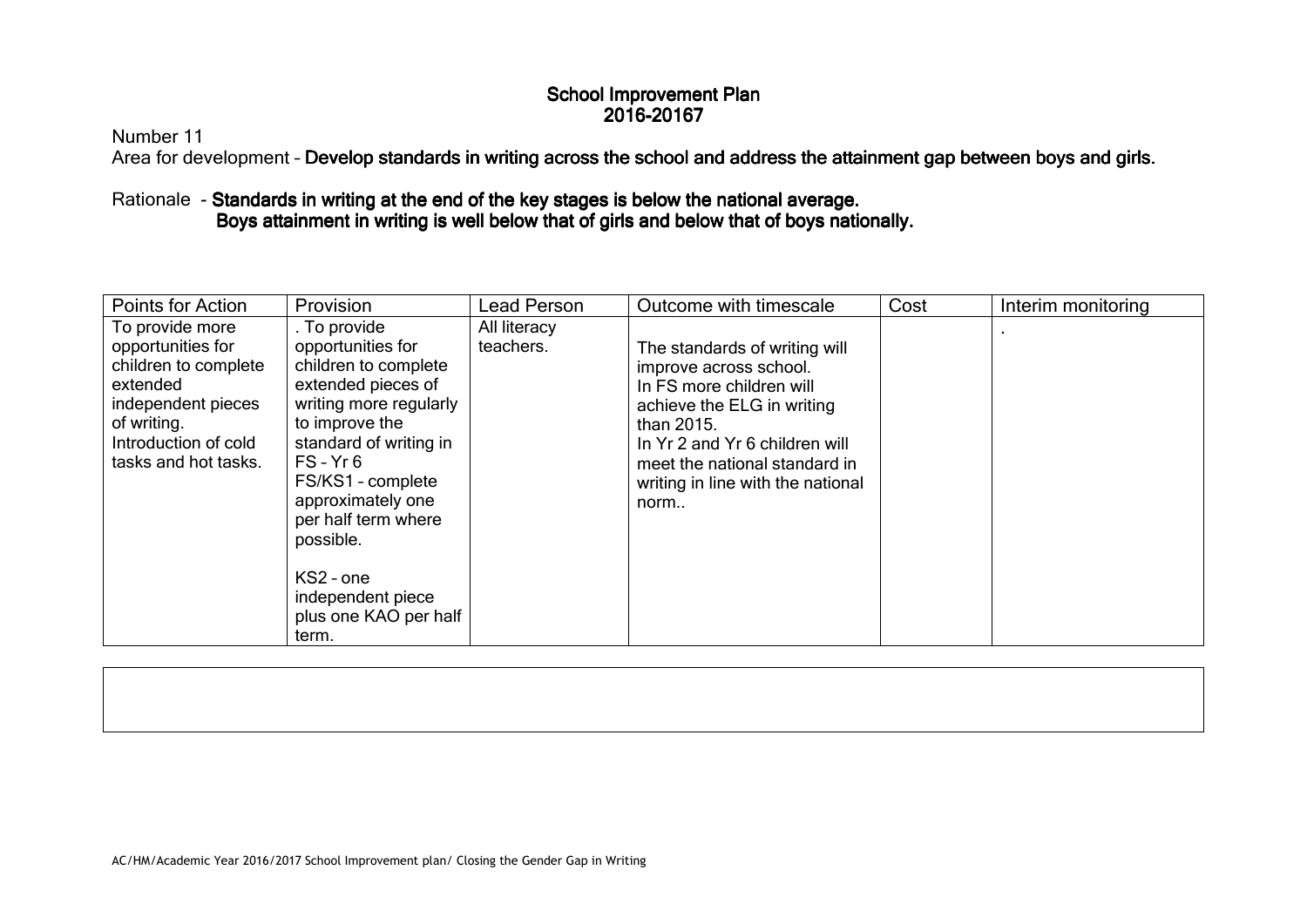Number 12

Area for development - D<mark>evelop standards in writing across the school and address the attainment gap between boys and girls.</mark>

# Rationale - Standards in writing at the end of the key stages is below the national average. Boys attainment in writing is well below that of girls and below that of boys nationally.

| Points for Action                                                                                                                                                       | Provision                                                                                                                                                                                                                                                                 | Lead Person | Outcome with timescale                                                                                                                                                                           | Cost | Interim monitoring             |
|-------------------------------------------------------------------------------------------------------------------------------------------------------------------------|---------------------------------------------------------------------------------------------------------------------------------------------------------------------------------------------------------------------------------------------------------------------------|-------------|--------------------------------------------------------------------------------------------------------------------------------------------------------------------------------------------------|------|--------------------------------|
| To clarify and<br>exemplify the<br>levelling of written<br>work to ensure<br>continuity in the<br>assessment of writing<br>.with new national<br>curriculum guidelines. | To provide training in<br>a staff meeting,<br>showing how to<br>assess and level<br>samples of writing.<br>Moderation of writing<br>to be carried out in a<br>Spring staff meeting<br>to ensure<br>assessment and<br>levelling written is<br>consistent between<br>staff. | .KL and AC  | Staff will feel more confident at<br>identifying features of writing<br>across a range of levels and<br>will be able to use this to make<br>an accurate judgement of the<br>level of attainment. |      | Book and planning<br>scrutiny. |

## St. Bernadette's Catholic Primary School School Improvement Plan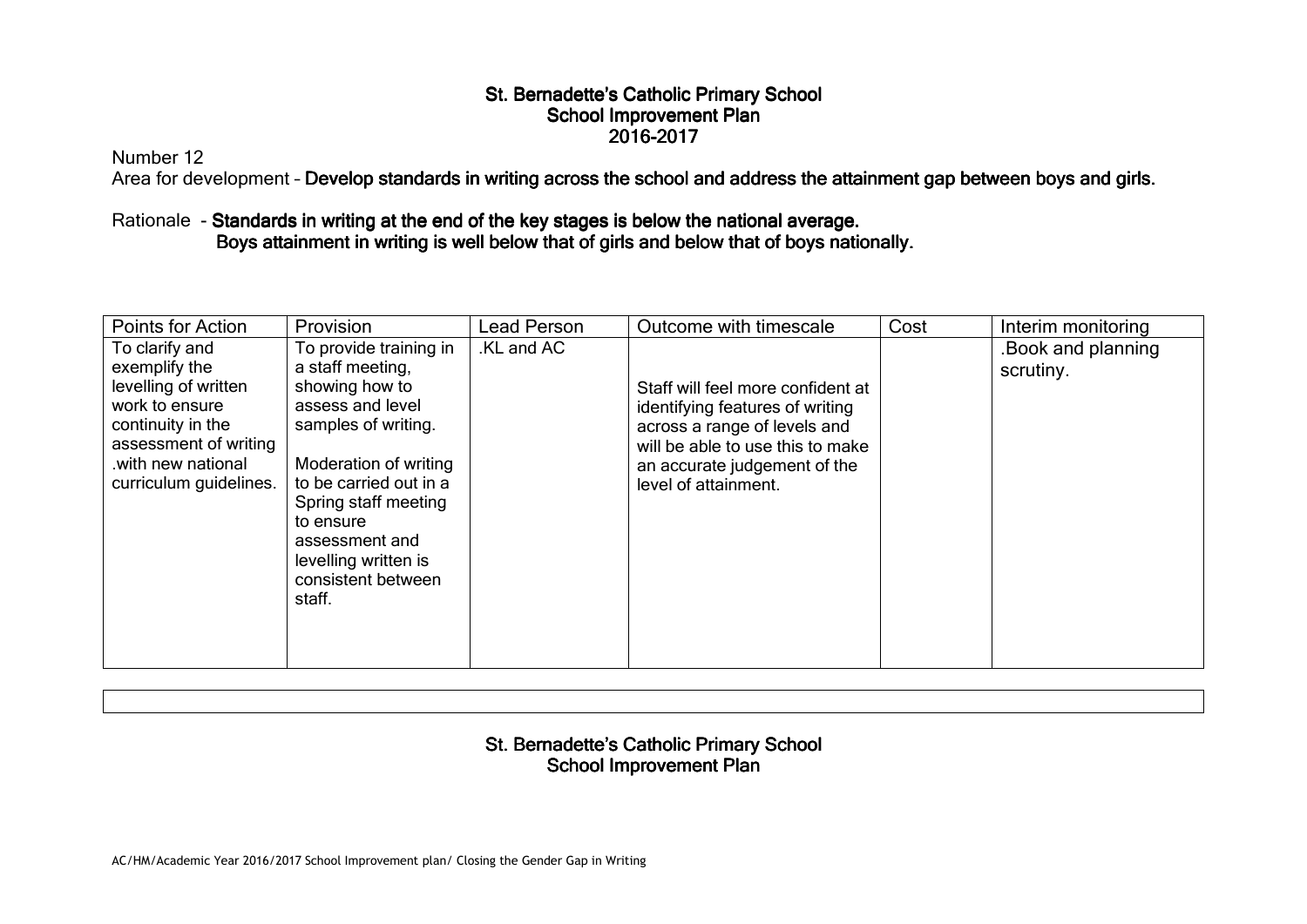# 2016-2017

# Number 13

Area for development - D<mark>evelop standards in writing across the school and address the attainment gap between boys and girls.</mark>

# Rationale - Standards in writing at the end of the key stages is below the national average. s national average Boys attainment in writing is well below that of girls and below that of boys nationally.

| Points for Action                                                                                            | Provision                                                                                                                                                                                                                                                                                                                     | ∟ead Person                     | Outcome with timescale                                                                                                                                  | Cost | Interim monitoring             |
|--------------------------------------------------------------------------------------------------------------|-------------------------------------------------------------------------------------------------------------------------------------------------------------------------------------------------------------------------------------------------------------------------------------------------------------------------------|---------------------------------|---------------------------------------------------------------------------------------------------------------------------------------------------------|------|--------------------------------|
| To use cross-<br>curricular samples of<br>writing to support<br>assessment<br>judgements made in<br>writing. | Literacy teachers to<br>collect a sample of<br>independent writing<br>from history,<br>geography and R.E.<br>books to create a<br>portfolio of supporting<br>evidence for one child<br>in their set.<br>These additional<br>samples to be<br>levelled by Literacy<br>teacher and<br>monitored by Literacy<br>Subject leaders. | . All literacy set<br>teachers. | A portfolio will be created to<br>support assessment and<br>levelling of writing and give a<br>more rounded overview of the<br>child's writing ability. |      | Book and planning<br>scrutiny. |